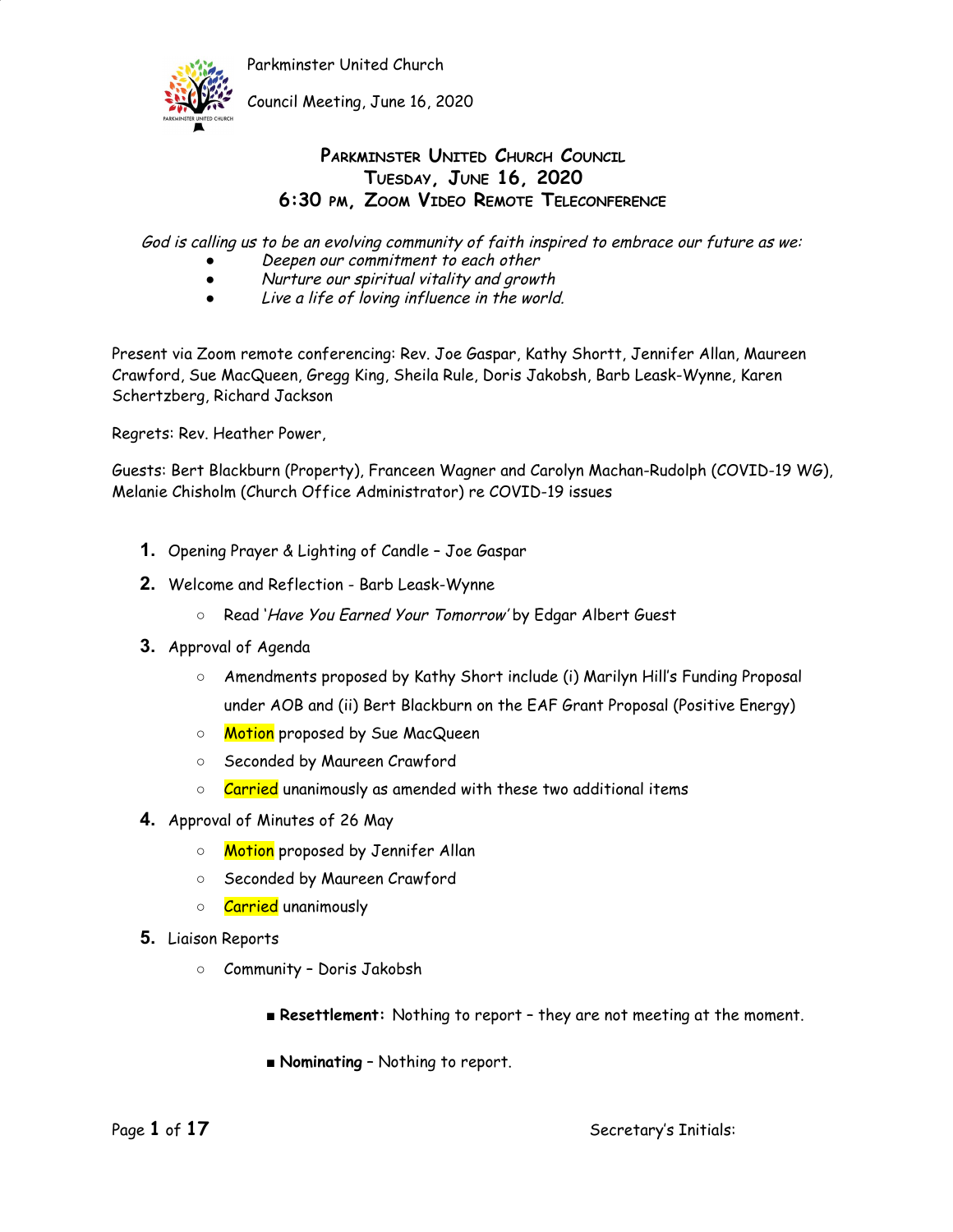

Council Meeting, June 16, 2020

- **Inclusive Ministries**: Planning to meet at some point to discuss how action can be taken or awareness raised about having bias towards racism, hidden as that might be. Looking into what can be done to 'start the ripple on the pond to make <sup>a</sup> difference'. Otherwise, Inclusive has basically shut down with its next meeting to be held on June 30th concerning racial discrimination and the Catholic School Board issue.
- **Outreach Committee** The one-man fundraising campaign by John Watson for Nicaragua has gone well. Many generous folk from the Parkminster congregation have donated to this cause. With the leaders of that country choosing to ignore the pandemic the ever present needs are magnified.
- **Food Trucks** Food Trucks seem to be going well, still 1 truck per night from Monday to Friday.
- Development Maureen Crawford noted that Carolyn Machan-Rudolph (Worship & Music) is to join the COVID-19 Working Group
- Connections Sheila Rule reported on behalf of Communications, Membership and Pastoral Care.
	- **Christian Education** Franceen Wagner was thanked by Doris Jakobsh for the childrens' session on Sunday
	- **Pastoral Care** the EDGE Congregational Life and Leadership Review was sent out for review; changes should be sent to Jennifer
	- **Communications** Jennifer Allan was thanked for the latest issue of **The Sunday Plus** newsletter, published June 12th.
- Acceptance of Liaison Reports
	- Motion proposed by Sue McQueen
	- **Seconded** by Barb Leask-Wynne
	- Carried unanimously

### **6. BUSINESS ARISING FROM THE MINUTES**

- Kathy Shortt on COVID-19:
	- At present we have instituted a closed-until date of September 6, however the Ontario Government indicates that places of worship may now open to 30% capacity. See document Council Discussion On The Ontario Government's Phase Two for Places of Worship (included as Appendix 1). In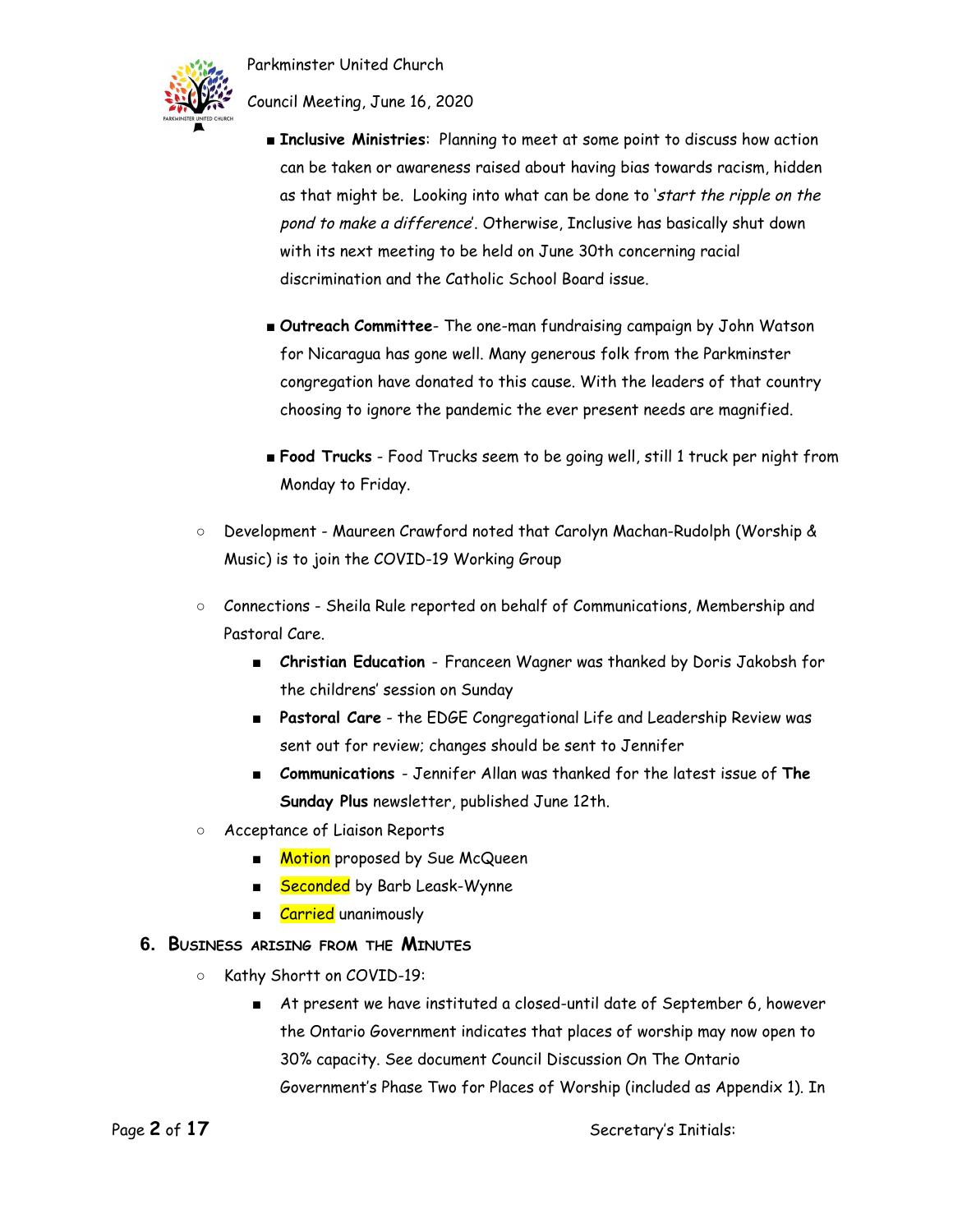

### Council Meeting, June 16, 2020

response to this Plan allowing Places of Worship to open at 30% capacity, it was decided to take a slow and cautious approach as we are concerned about the safety of everyone.

- Worship Services: two options were considered. The first would adhere to the September 6 closed-until date with the COVID-19 WG continuing to work over the summer. The second would consider re-opening sooner. MOTION: Barb Leask-Wynne proposed that Parkminster will keep the September 6th closed-until date with no in-person services only on-line teleconference services and that the Working Group will continue with preparation for reopening.
	- Seconded by Maureen Crawford
	- Carried unanimously

Council meets again on September  $1<sup>st</sup>$  to evaluate the conditions at that time and decide if opening is feasible and under what conditions and that we will keep the September 6th closed-until date. This will also allow broadcasts of the services to continue.

■ Committee Meetings: with the exception of the Property Committee, meetings should be on-line, not in person.

MOTION: Gregg King proposed that all committees, except Property and the COVID-19 WG, remain as remote (teleconference) meetings until the closed-until date (September 6).

- Seconded by Jennifer
- Carried unanimously
- Tentative dates: the next COVID-19 Meeting is July 28 with recommendations to Council on September 1 to allow it to evaluate the conditions at that time and decide if opening is feasible and under what restrictions.
- Funeral policies: Three options were debated concerning the presence of Joe and Heather at funerals. Joe indicated that he and Heather were comfortable with officiating at the graveside and at funeral homes but not in the sanctuary. Therefore, they accept rescinding the original motion that they were not to conduct funerals.

MOTION: Sheila Rule proposed that we rescind the original motion restricting Joe and Heather from conducting funerals, and allow Joe and Heather to preside at graveside and funeral homes during funerals.

Page 3 of 17 Secretary's Initials: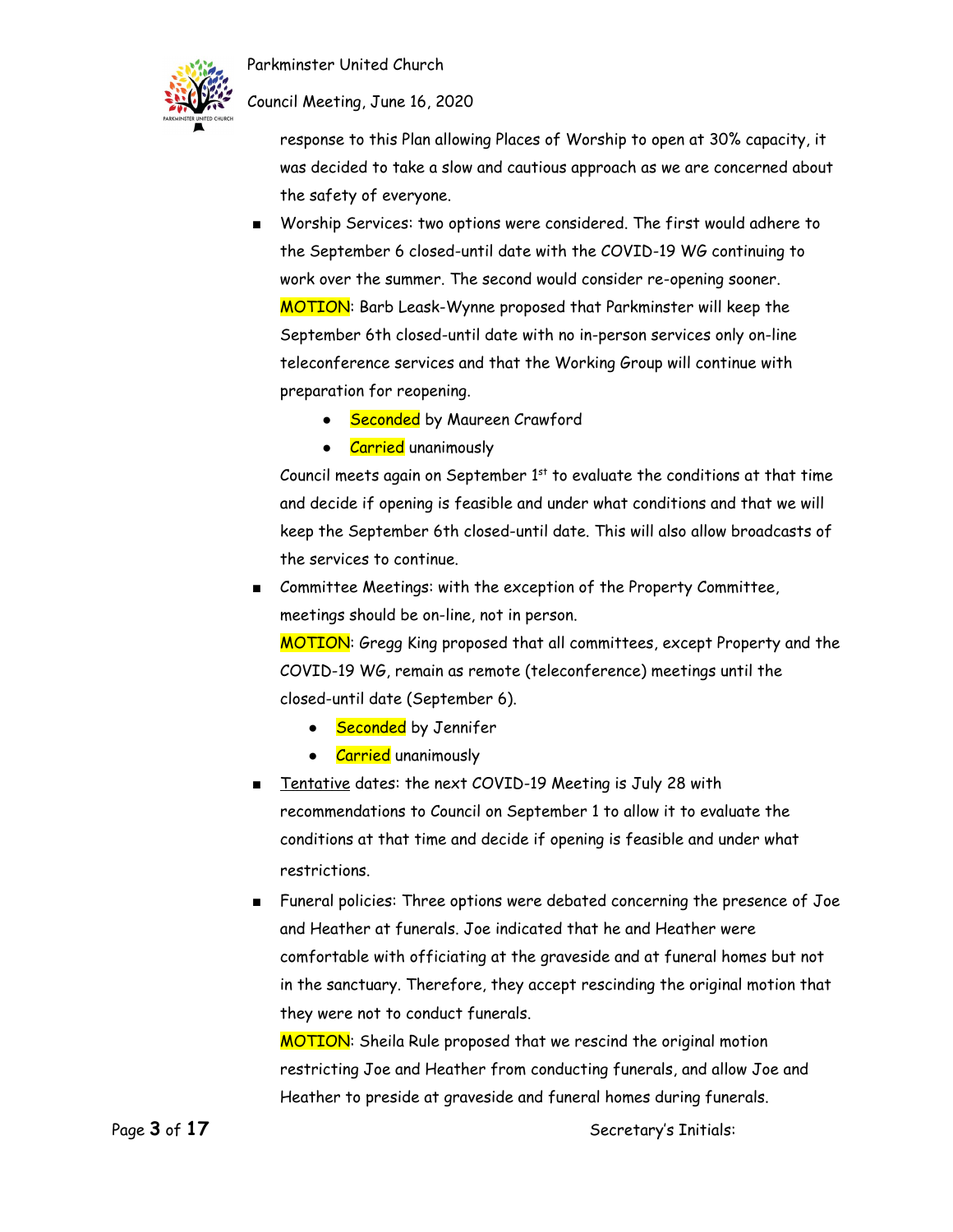

Council Meeting, June 16, 2020

- Seconded by Karen Schertzberg
- Carried unanimously
- Rentals & Tenants: Bert Blackburn led a discussion of our rental agreements and how it would affect the tenants. It was agreed that the tenants would need to demonstrate that they had an explicit plan for meeting the health department guidelines regarding physical distancing and safety of their participants. Parkminster will likely have to undertake additional cleaning that may require an additional charge. This expense will be passed on in some fashion, to be determined. The matter was referred to the COVID-19 WG with the likelihood of tenants being able to re-enter the facilities in mid September (assuming the closed-until date of September 6) with possible differing re-start dates for differing groups. It was agreed that each tenant would specify how it would safely conduct its activities and Bert would contact them to request that before the Sept  $1^{st}$  Council meeting Parkminster will require a written communication from tenants/renters indicating that if they wish to continue their rental agreement and how they would plan to meet the health department guidelines regarding physical distancing and safety of their participants.

### **7. NEW BUSINESS**

○ Financial Report - Gregg King presented the Financial Reports that are updated to May 31st and attached as Appendices 2 and 3. He reported that with the generous donations of the congregation and the government incentives, we are very close to budget. Concern was expressed about a potential increase in insurance costs, about which Gregg had not heard. The bank accounts remain healthy and the capital fund has a balance of \$55,000. Joe indicated that he will thank the congregation for their support during the offerings.

MOTION: Jennifer Allan proposed to accept the May financial statements.

- Seconded by Karen Schertzberg
- Carried unanimously
- <mark>ACTION</mark>: Sue McQueen is to contact Rob Hehl to determine if this insurance concern will affect Parkminster.
- Grants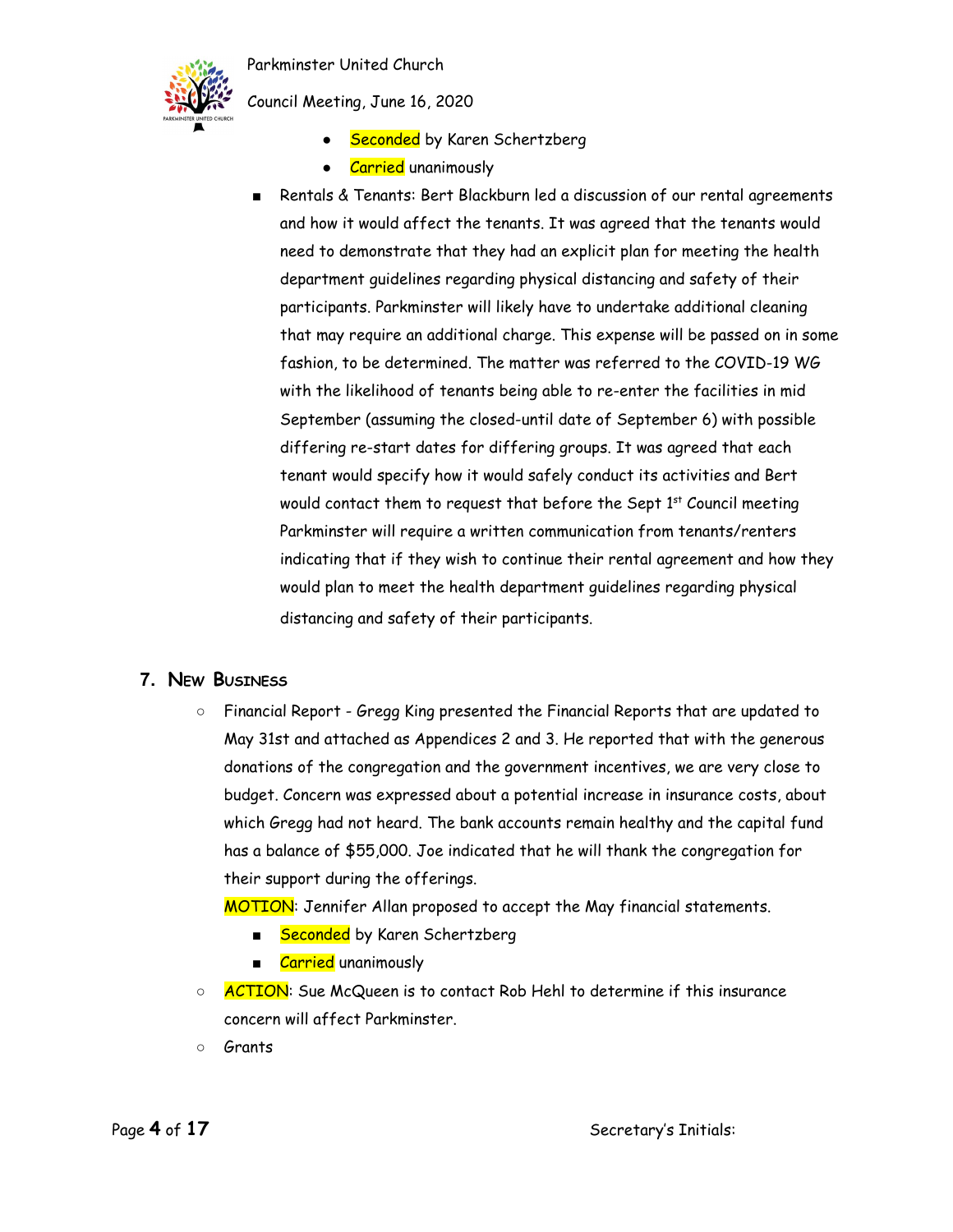

Council Meeting, June 16, 2020

Bert Blackburn on Positive Energy (see Appendix 4): Bert described the initiative of Bruce Mutton re the Enabling Accessibility Fund (EAF) of the Federal Government to help seniors and those with disabilities to feel less isolated. The proposal for a grant would address the need for a replacement of our sound and audio systems that are currently inadequate for the size of our sanctuary. The cost would be of the order of \$25,000 to \$50,000. The deadline for applications is July  $13^{\text{th}}$  . A small committee would be established to investigate our broadcasting needs including Joe, Heather and representatives from the Property and Worship committees. See MOTION below.

MOTION: Sue McQueen proposed that an application be submitted to the Enabling Accessibility Fund to install an audio video broadcast system in our sanctuary.

- Seconded by Sheila Rule
- Carried unanimously
- A New Horizons grant for Seniors was also considered to purchase text devices (e.g., iPads or tablet computers) to allow seniors to access our worship services remotely by teleconference. There was debate about the practicability of tutoring seniors in the use of such devices given that many lack internet services.

MOTION: Sheila Rule proposed that a New Horizons grant application be submitted to purchase text devices to allow seniors to access remotely by teleconference our worship services.

- Seconded by Sue McQueen
- Carried with one exception

MOTION: Maureen Crawford proposed that a small committee be formed to investigate our broadcasting needs.

- Seconded by Jennifer Allan
- Carried
- Marilyn Hill's Funding Proposal: Marilyn has contacted a scrap metal dealer and a jewelry store. The jewelry store indicated she would need a license to proceed with a collection of unwanted jewelry from the congregation. Marilyn will investigate this license and report back.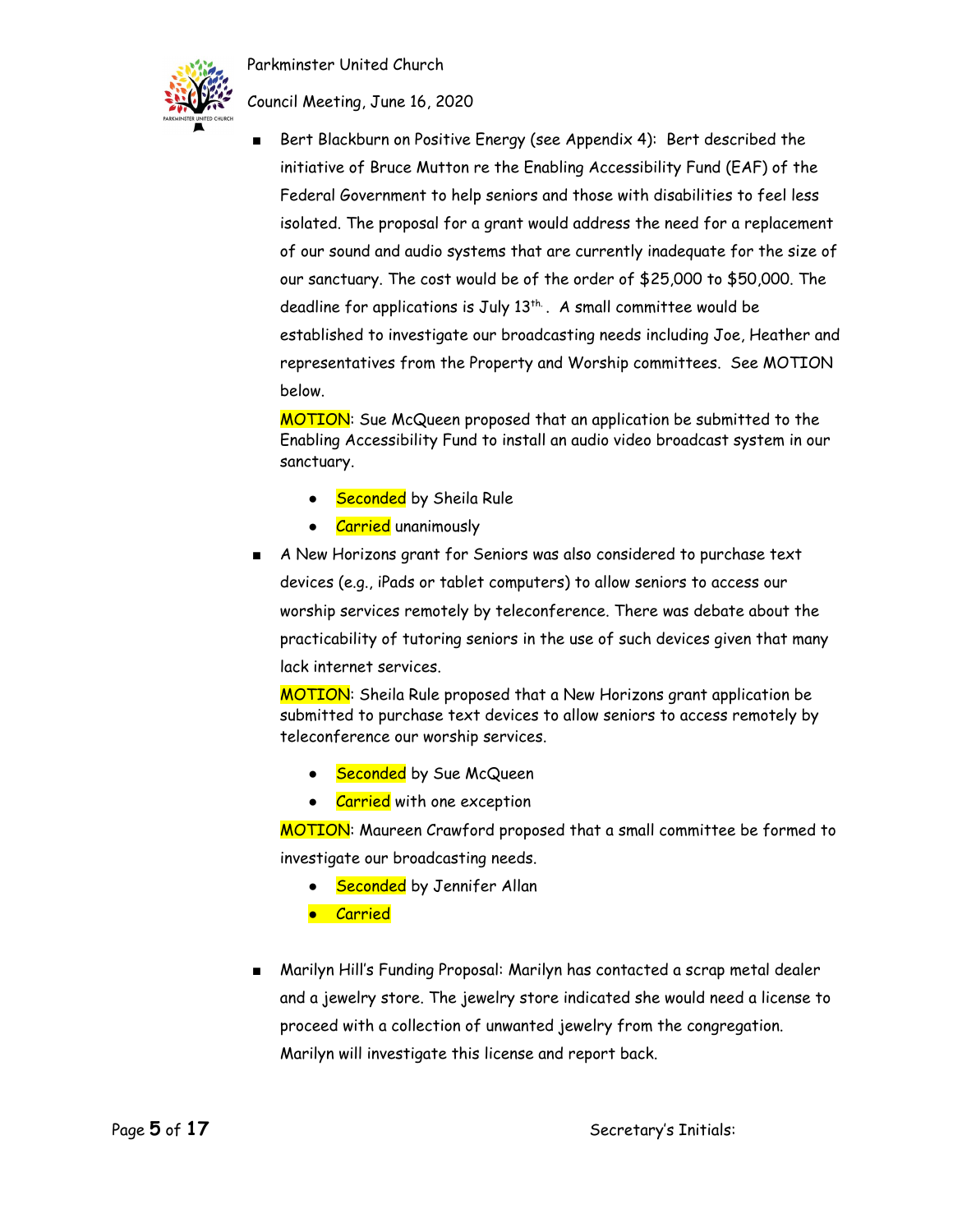

Parkminster United Church Council Meeting, June 16, 2020

Closing prayer by Joe Gaspar.

NEXT MEETING: SEPTEMBER 1/SEPTEMBER 15, 2019 at 6:30 p.m.

Kathy Shortt, Chair Richard Jackson, Secretary

### APPENDICES

- 1: Council Chair's notes on Re-pening of Places of Worship
- 2: Balance Sheet (31 May 2020)
- 3: Profit & Loss Statement (January May, 2020)
- 4: Positive Energy (Bruce Mutton on applying to the Enabling Accessibility Fund)

\_\_\_\_\_\_\_\_\_\_\_\_\_\_\_\_\_\_\_\_\_\_\_\_\_\_\_\_\_\_\_\_\_\_\_\_\_\_\_\_\_\_\_\_\_\_\_\_\_\_\_\_\_\_\_\_\_\_\_\_\_\_\_\_\_\_\_\_\_\_\_\_\_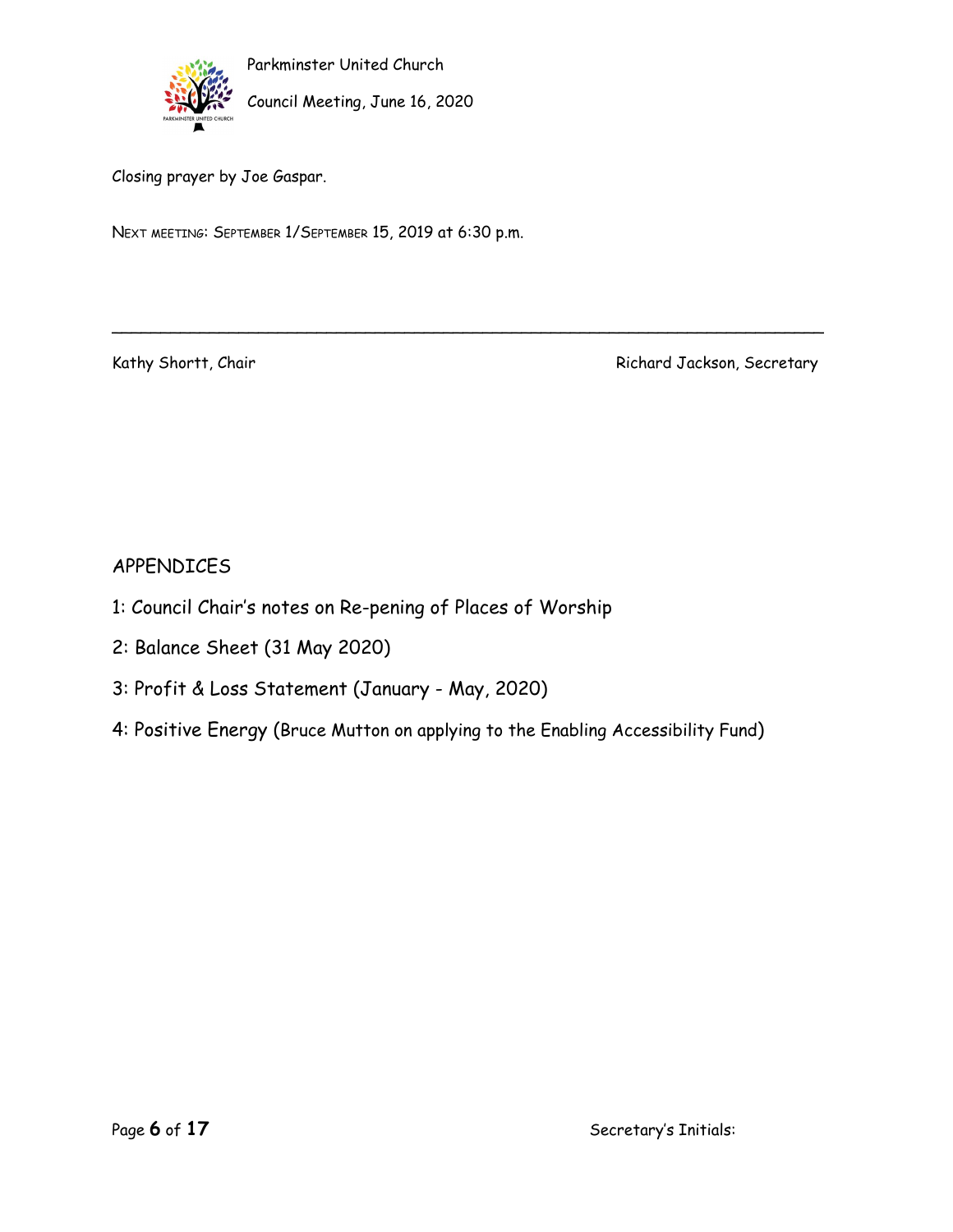

## **Appendix 1: The Chair's Notes on Reopening of Places of Worship**

At our last Council Meeting, Council was in favour of the recommendation by the COVID-19 Working Group to set September 6 as a closed-until-date during which time there would be no in-person services. The United Churches in Waterloo had all agreed as a united front to use September 6 as a closed-until-date. We had decided that this date would continue to be reviewed and adapted based on government and Public Health guidelines.

Since our last meeting, the Ontario Government has decided to allow Place of Worship to Open to 30 percent capacity as part of their Phase Two reopening. They are also allowing funerals at Places of Worship up to 30% capacity.

Tonight we need to make some decisions around these new guidelines. To simplify the discussion, I thought we would break this discussion into three parts: Worship Services, Funerals and Tenants.

1. I would like to start our discussion with the Worship Services. As I mentioned before, Council had agreed to use September 6 as a closed-until date during which time there would be no in-person services and we would continue with our online services. After this new directive from the Ontario government, I see two possible options for Worship Services.

OPTION ONE: Stick with the September 6 closed until date during which we would have no in-person services and we would continue with our online services. We would however have the COVID-19 WG working on our reopening strategies over the summer. This option would give us more time to research different ways of broadcasting our online services for when we return to Worship Services in the sanctuary.

OPTION TWO: Reopen sooner than September 6. Pick a date and start working on our reopening strategies immediately.

First United and Westminster United have both decided to stick with the September 6 closed until date where they will be holding online services until that time. Emmanuel has also decided to take a go-slow approach to reopening in order to keep everyone safe. They are not returning to an in-person worship service before September, but will be starting to live-stream services where they will have under 10 people (IT/Sound/Organist/Worship Lay Leaders) in the sanctuary.

Our Regional Council reminded us in the link I sent you that we are in charge of our own timeline and that we should not feel rushed to reopen. If it makes sense to wait until September so that we can ensure that there is not a second wave and that all is ready, then wait until September. They also ask us to consider the compelling reasons to open our building and to ask ourselves if it is worth the risk and the work.

I will open up the Worship Service Discussion for your comments on the two options I laid out or you can put forth another option if you have one.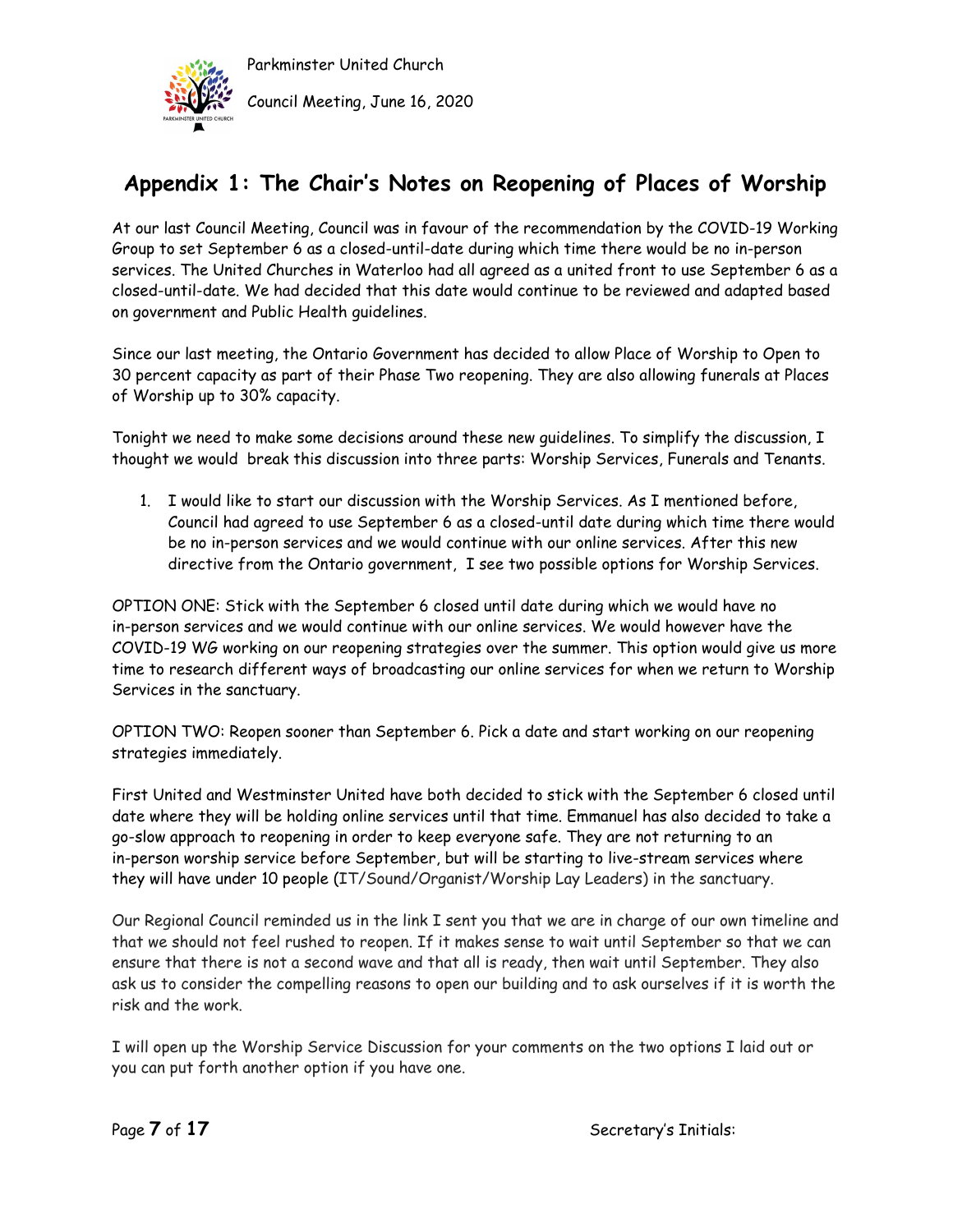

Council Meeting, June 16, 2020

I have in my notes that Westminster, Emmanuel, and First are requiring their committees to meet remotely until September. Do we want to follow that policy as well?

If Council decides on Option One, I would suggest these dates for our next meetings. COVID-19 WG July 28 to start looking at reopening strategies COUNCIL September 1 to hear recommendations from the COVID-19 WG and decide on whether the September 6th date is still appropriate. If Council decides on OPTION TWO, we will need to set dates.

2. Funeral Policy. Thanks to Joe and Heather for going ahead and putting some ideas forward for us to consider. AS Joe and Heather mentioned in the document, Council previously had passed a motion that Joe and Heather would not conduct funerals. With regard to the new directives under Phase Two, the provincial government increased the number of those able to attend an indoor funeral service to no more than 30% of the capacity of the sanctuary. Attendees are expected to practise physical distancing from people who are not from the same household or their established 10-person social circle.

So considering these new guidelines with regard to funerals, Council has three options to consider:

OPTION ONE: Stick with our motion that Joe and Heather will not be conducting funeral services. That would fall in line with our closed-until date of September 6 at which time we could reconsider our COVID funeral policy.

OPTION TWO: Rescind the motion and allow Joe and Heather to preside at funerals limited to gravesides and funeral homes. This option would also allow us to stick with our closed-until date of September 6 as we would not be having funeral services in the sanctuary but unlike OPTION ONE, it is more compassionate to those who have lost loved ones. I have attended a couple of funeral home services online and they had the capability to broadcast the services with the online chat feature which allowed people to feel connected. This option would give us time to figure out how to broadcast the service with slides and a chat feature.

OPTION THREE: Rescind the motion and allow Joe and Heather to preside at funerals at graveside, funeral homes and also in the Sanctuary. This would run contrary to our closed-until date of September 6 so we would have to make funerals an exception to that closed-until date. It would also require the COVID-19 WG to start work right away on creating and implementing the associated precautions and safety measures. At this point we do not have the capabilities to broadcast a service with slides or the chat feature. We probably could livestream a service with our equipment, but would need to check that out.

I have spoken to Marilyn Hill, who is the co-ordinator of the funeral committee, and she would prefer Option One or Two. She is not in favour of having funerals in the Sanctuary at this time.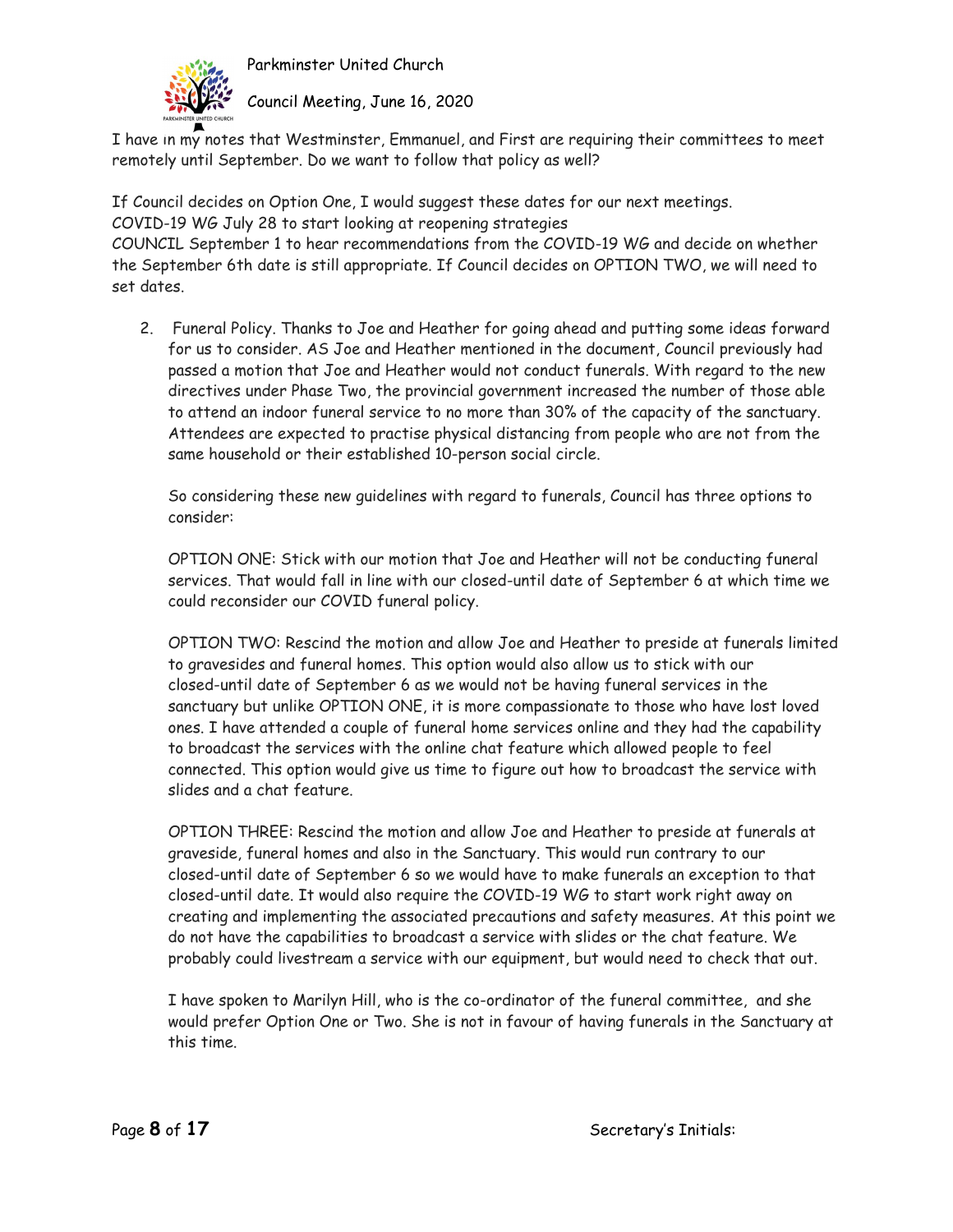

●

Parkminster United Church

Council Meeting, June 16, 2020

3. Thirdly we need to discuss Tenants and have Bert Blackburn lead us through this discussion.

Notes prepared by Kathy Shortt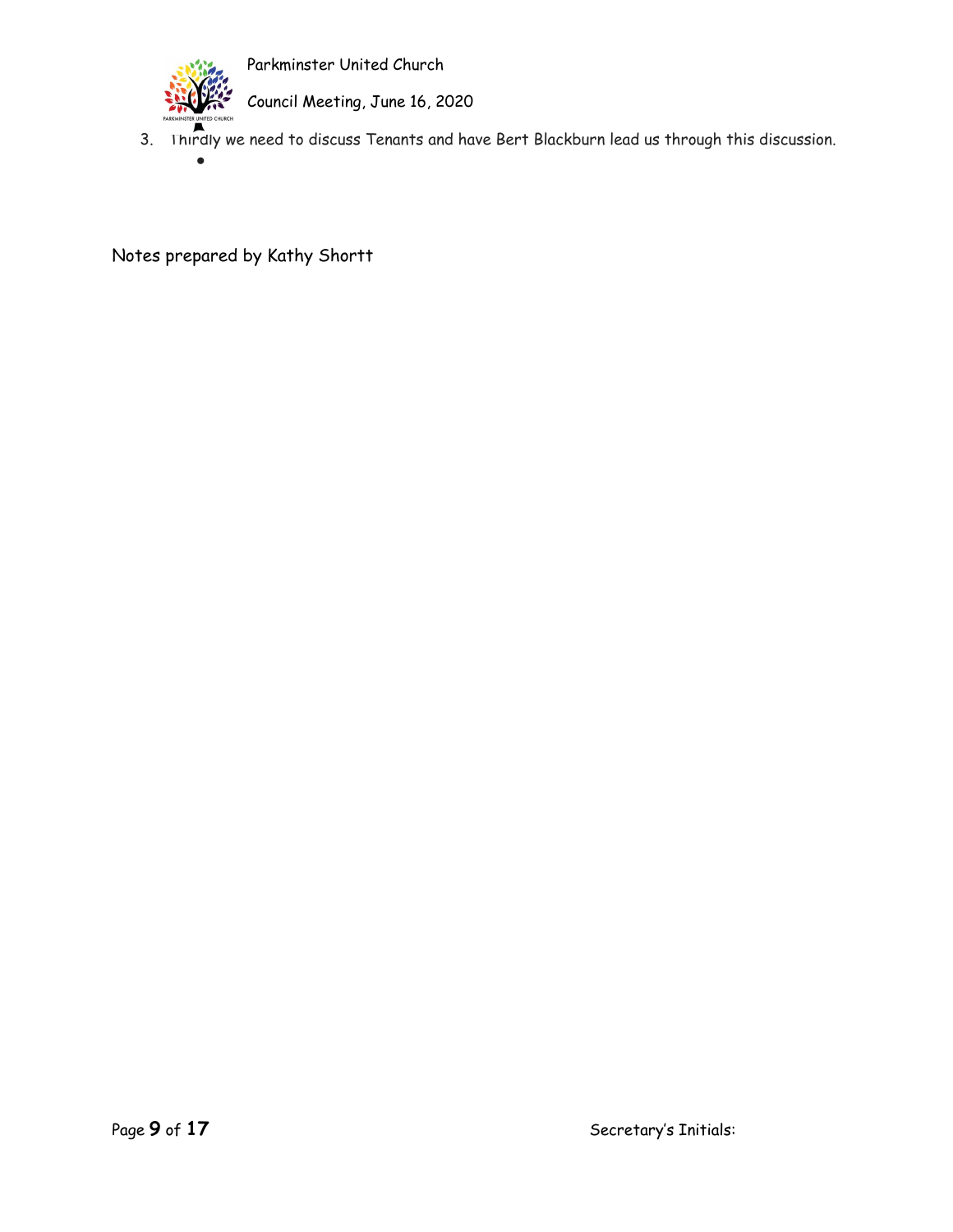

Council Meeting, June 16, 2020

# **Appendix 2: Balance Sheet (31 May 2020)**

### **Assets**

| <b>Current Assets</b>          |             |            |
|--------------------------------|-------------|------------|
| Cash and Cash Equivalent       |             |            |
| Chequing                       | 75,620.62   |            |
| Savings                        | 301, 181.60 |            |
| Total Cash and Cash Equivalent | \$          | 376,802.22 |
| <b>Total Current Assets</b>    | \$          | 376,802.22 |
| Total Assets                   | \$          | 376,802.22 |
| <b>Liabilities and Equity</b>  |             |            |
| Liabilities                    |             |            |
| Accrued expenses               | 328.00      |            |
| Due to Benevolent Fund         | 9,065.22    |            |
| Due to Bocce League            | 23,308.00   |            |
| Due to Capital Fund            | 55,544.86   |            |
| Due to CE Fund                 | 6,251.00    |            |
| Due to Endowment Fund          | 0.00        |            |
| Due to Fahdi Refugee Fund      | 1,625.00    |            |
| Due to G5 Misc Refugee Support | 3,300.00    |            |
| Due to Outreach Fund           | 0.00        |            |
| <b>Broadview</b>               | 963.00      |            |
| <b>General Outreach</b>        | 15,871.30   |            |
| Nicaragua                      | 818.00      |            |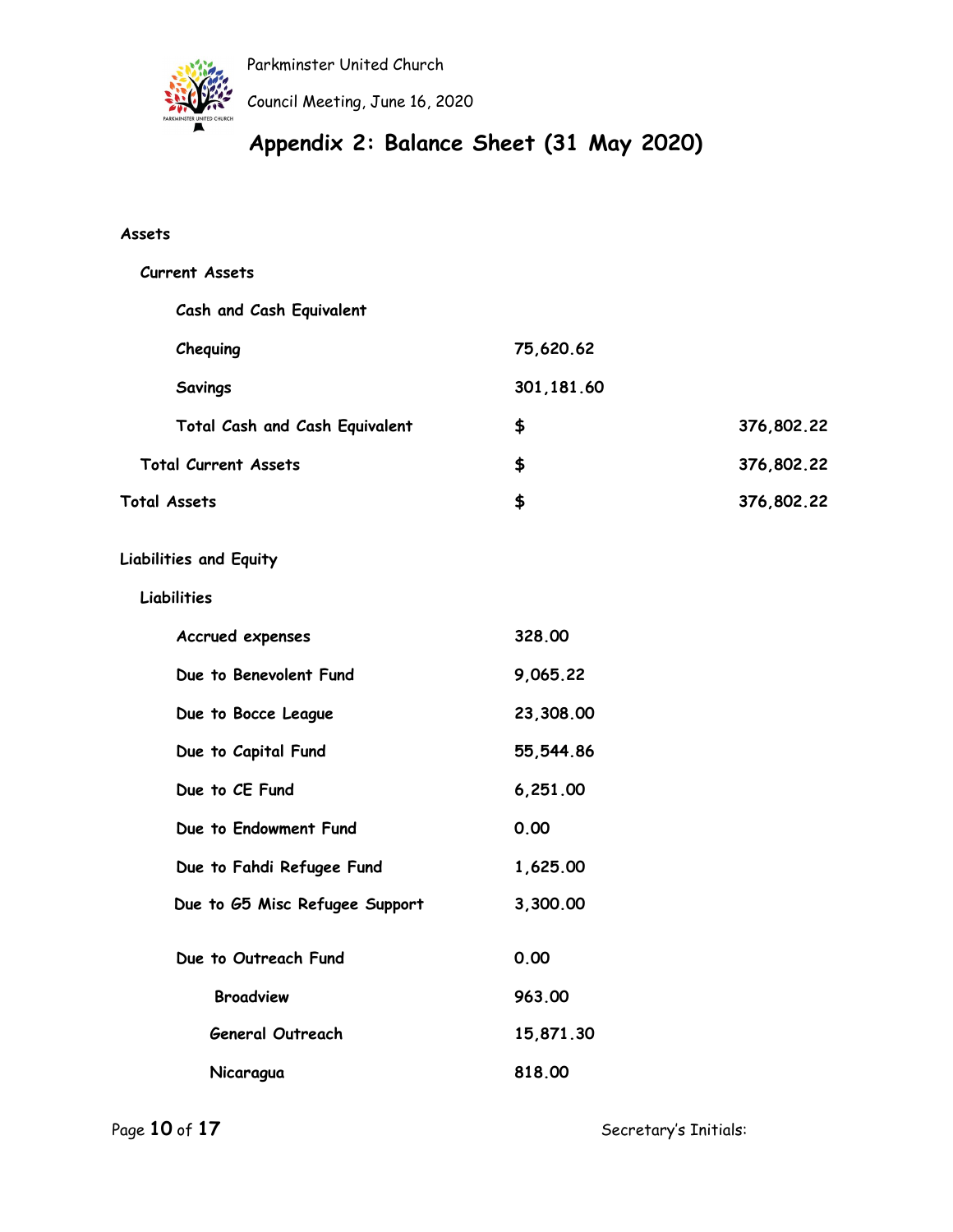

Council Meeting, June 16, 2020

| Plett                               | $-29.48$  |             |
|-------------------------------------|-----------|-------------|
| Total Due to Outreach Fund          | \$        | 17,622.82   |
| Due to Parkminster Refugee Fund     | 30,436.00 |             |
| Due to SAH Dabab                    | 36,659.78 |             |
| Due to SAH Mhd Talal Arab           | 34,376.19 |             |
| Due to SAH Mohamed Alshaar          | 35,532.51 |             |
| Due to SAH Mohammed Al Adawi        | 32,930.28 |             |
| Due to the Local Fund               | 11,855.50 |             |
| GST/HST Payable                     | $-611.01$ |             |
| <b>HST Payable</b>                  | 4,989.34  |             |
| <b>Total Current Liabilities</b>    | \$        | 303, 213.49 |
| <b>Total Liabilities</b>            | \$        | 303, 213.49 |
| Equity                              |           |             |
| <b>Opening Balance Equity</b>       | 68,927.00 |             |
| <b>Retained Earnings</b>            | $-0.13$   |             |
| Profit for the year                 | 4,661.86  |             |
| <b>Total Equity</b>                 | \$        | 73,588.73   |
| <b>Total Liabilities and Equity</b> | \$        | 376,802.22  |

**Monday, Jun 15, 2020 06:37:01 AM GMT-7 - Accrual Basis**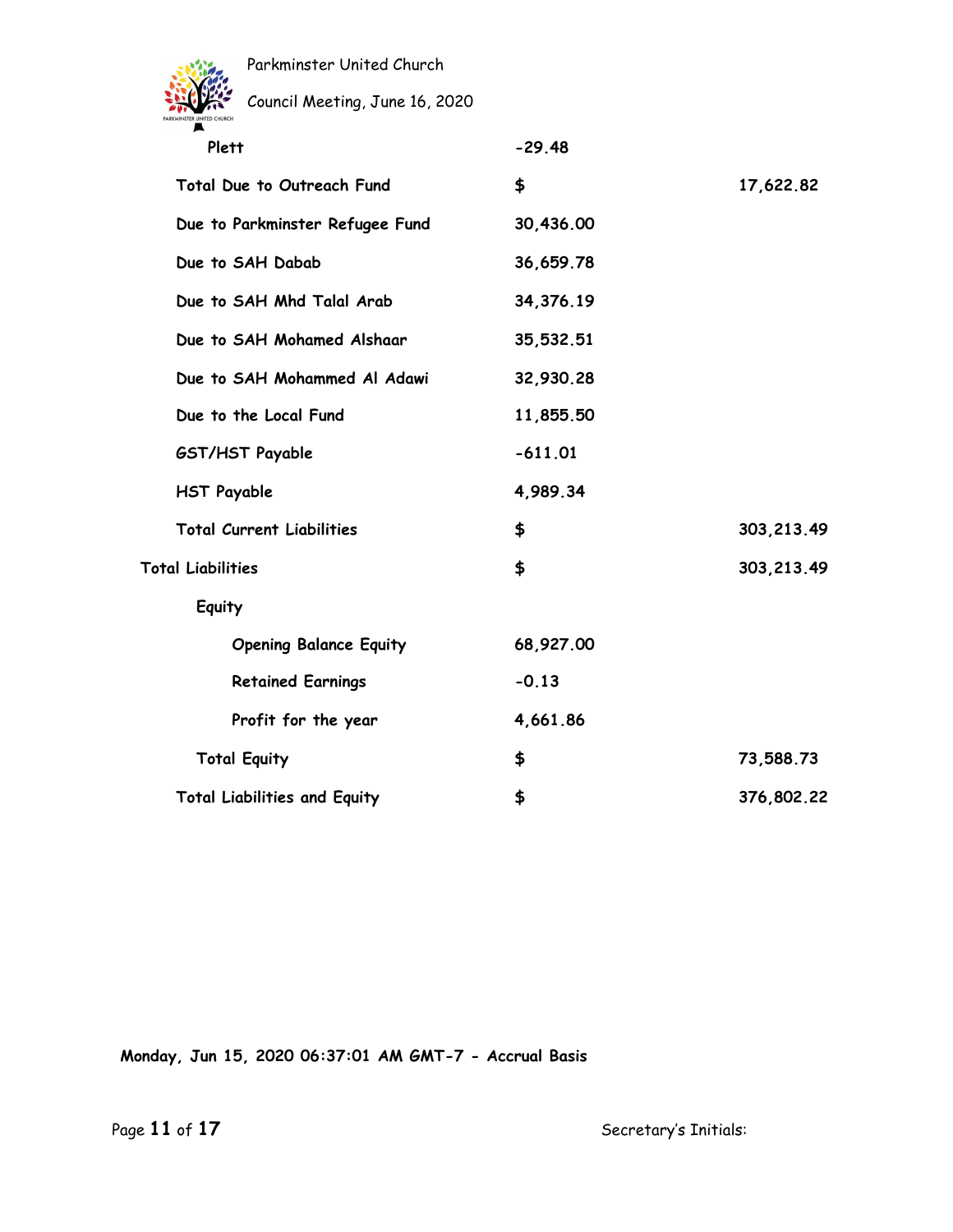

Parkminster United Church Council Meeting, June 16, 2020

### **Monday, Jun 15, 2020 06:37:01 AM GMT-7 - Accrual Basis**

## **Appendix 3:**

# **Budget vs. Actuals: FY2020 - FY20 P&L**

**January - May, 2020**

**Total**

|                                | Actual           | <b>Budget</b> | over Budget | % of Budget |
|--------------------------------|------------------|---------------|-------------|-------------|
| <b>Income</b>                  |                  |               |             |             |
| <b>Endowment Fund Transfer</b> | 2,900.00         | 2,900.00      | 0.00        | 100.00%     |
| <b>Offerings</b>               | 0.00             | 0.00          | 0.00        |             |
| <b>Members</b>                 | 88,855.80        | 84,636.00     | 4,219.80    | 104.99%     |
| Assessment fees                | 2,860.00         | 2,770.00      | 90.00       | 103.25%     |
| Choral Scholar                 | 3,080.00         | 3,280.00      | $-200.00$   | 93.90%      |
| Non-tax-receipt donations      | 23,980.02        | 23,519.00     | 461.02      | 101.96%     |
| <b>Total Members</b>           | \$118,775.82     | \$114,205.00  | \$4,570.82  | 104.00%     |
| Non-members                    | 898.35           | 5,000.00      | $-4,101.65$ | 17.97%      |
| <b>Total Offerings</b>         | 119,674.17<br>\$ | \$119,205.00  | \$469.17    | 100.39%     |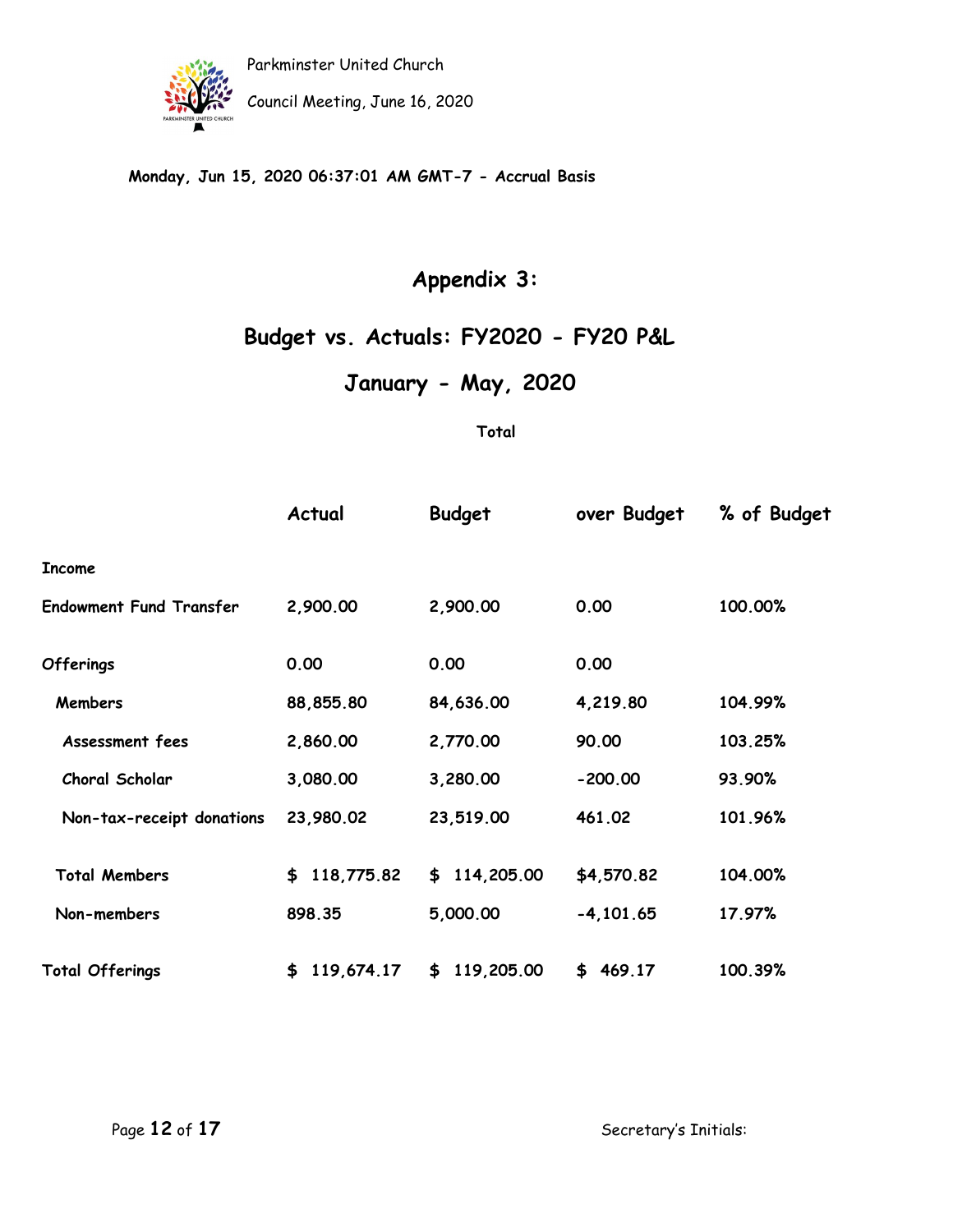

Council Meeting, June 16, 2020

| Other income                 | 0.00             | 0.00             | 0.00                  |         |
|------------------------------|------------------|------------------|-----------------------|---------|
| <b>Funerals</b>              | 0.00             | 2,000.00         | $-2,000.00$           | 0.00%   |
| <b>Interest</b>              | 757.97           | 500.00           | 257.97                | 151.59% |
| Miscellaneous income         | 7.60             | 0.00             | 7.60                  |         |
| <b>Total Other income</b>    | \$<br>765.57     | \$<br>2,500.00   | $-$1,734.43$          | 30.62%  |
| <b>Rental Income</b>         | 6,610.00         | 11,669.00        | $-5,059.00$           | 56.65%  |
| <b>Special Events</b>        | 0.00             | 0.00             | 0.00                  |         |
| Concerts                     | 430.00           | 412.00           | 18.00                 | 104.37% |
| <b>Fellowship Gatherings</b> | 0.00             | 88.00            | $-88.00$              | 0.00%   |
| Food Truck                   | 0.00             | 1,000.00         | $-1,000.00$           | 0.00%   |
| <b>Speaker Series</b>        | 519.50           | 0.00             | 519.50                |         |
| Special Events - other       | 0.00             | 500.00           | $-500.00$             | 0.00%   |
| <b>Total Special Events</b>  | 949.50<br>\$     | 2,000.00<br>\$   | $-$1,050.50$          | 47.48%  |
| <b>Total Income</b>          | 130,899.24<br>\$ | 138,274.00<br>\$ | $- $7,374.76$         | 94.67%  |
| Cost of Goods Sold           |                  |                  |                       |         |
| Cost of Goods Sold           | 0.00             | 0.00             | 0.00                  |         |
| <b>Event Expenses</b>        | 0.00             | 0.00             | 0.00                  |         |
| <b>Community Outreach</b>    | 100.00           | 100.00           | 0.00                  | 100.00% |
| <b>Concert Expenses</b>      | 0.00             | 25.00            | $-25.00$              | 0.00%   |
| Funeral expense              | 0.00             | 1,956.00         | $-1,956.00$           | 0.00%   |
| Page 13 of 17                |                  |                  | Secretary's Initials: |         |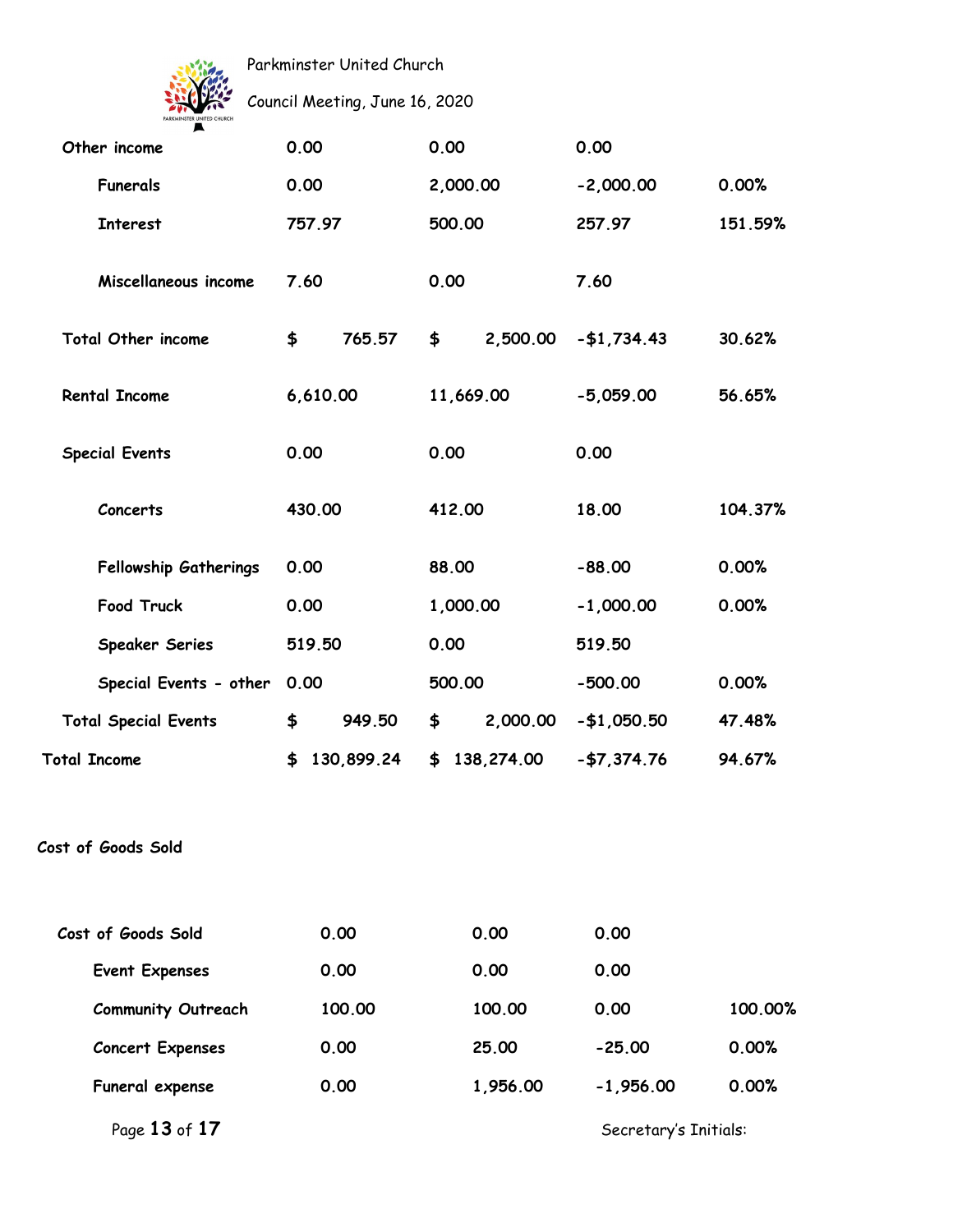

Council Meeting, June 16, 2020

| <b>Total Event Expenses</b>                | \$100.00     | \$2,081.00   | $- $1,981.00$ | 4.81%    |
|--------------------------------------------|--------------|--------------|---------------|----------|
| Total Cost of Goods Sold                   | 100.00<br>\$ | \$2,081.00   | $- $1,981.00$ | 4.81%    |
| <b>Total Cost of Goods Sold</b>            | \$<br>100.00 | \$2,081.00   | $- $1,981.00$ | 4.81%    |
| <b>Gross Profit</b>                        | \$130,799.24 | \$136,193.00 | $- $5,393.76$ | 96.04%   |
| Expenses                                   |              |              |               |          |
| <b>Facilities</b>                          | 0.00         | 0.00         | 0.00          |          |
| <b>Building &amp; Property</b><br>Security | 516.80       | 294.00       | 222.80        | 175.78%  |
| Computer/Internet/Phone                    | 707.80       | 831.00       | $-123.20$     | 85.17%   |
| Elevator                                   | 368.50       | 88.00        | 280.50        | 418.75%  |
| Gas                                        | 2,007.98     | 2,500.00     | $-492.02$     | 80.32%   |
| Hydro                                      | 1,603.58     | 2,000.00     | $-396.42$     | 80.18%   |
| <b>Janitorial Supplies</b>                 | 49.85        | 581.00       | $-531.15$     | 8.58%    |
| <b>Repairs and Maintenance</b>             | 4,239.68     | 2,831.00     | 1,408.68      | 149.76%  |
| Water                                      | 1,467.14     | 1,294.00     | 173.14        | 113.38%  |
| <b>Total Facilities</b>                    | \$10,961.33  | \$10,419.00  | \$542.33      | 105.21%  |
| <b>Ministry Expenses</b>                   | 0.00         | 0.00         | 0.00          |          |
|                                            |              |              |               |          |
| <b>Christian Education</b>                 | 9.21         | 150.00       | $-140.79$     | 6.14%    |
| Church Council                             | 0.00         | 150.00       | $-150.00$     | 0.00%    |
| <b>Communications</b>                      | 2,533.29     | 122.00       | 2,411.29      | 2076.47% |
| <b>Inclusive Committee</b>                 | 224.95       | 213.00       | 11.95         | 105.61%  |
| Membership                                 | 0.00         | 125.00       | $-125.00$     | 0.00%    |
|                                            |              |              |               |          |

Page 14 of 17 **Secretary's Initials:**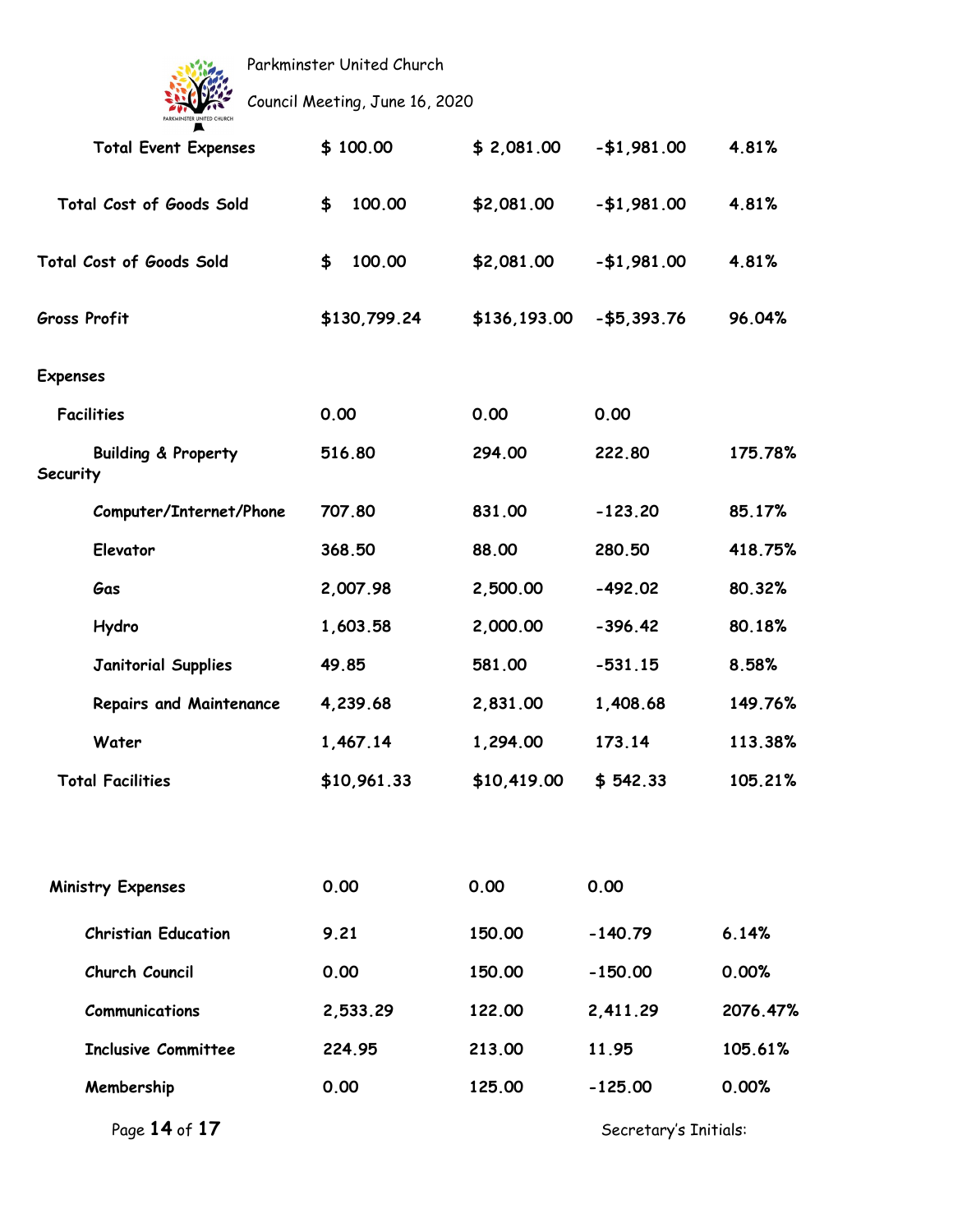

Council Meeting, June 16, 2020

| <b>Minister Travel</b>                   | 91.86      | 625.00     | $-533.14$      | 14.70%  |
|------------------------------------------|------------|------------|----------------|---------|
| Ministry Expenses - Other                | 240.00     | 144.00     | 96.00          | 166.67% |
| <b>Music</b>                             | 1,473.30   | 3,625.00   | $-2,151.70$    | 40.64%  |
| Pastoral Care                            | 0.00       | 360.00     | $-360.00$      | 0.00%   |
| Worship                                  | 584.76     | 794.00     | $-209.24$      | 73.65%  |
| <b>Total Ministry Expenses</b>           | \$5,157.37 | \$6,308.00 | $-$ \$1,150.63 | 81.76%  |
| <b>Office &amp; Administration</b>       | 0.00       | 0.00       | 0.00           |         |
| Bank&Payroll Serv. Charges               | 598.08     | 675.00     | $-76.92$       | 88.60%  |
| <b>Business licences &amp; Permits</b>   | 224.44     | 150.00     | 74.44          | 149.63% |
| Dues & Subscriptions                     | 126.37     | 50.00      | 76.37          | 252.74% |
| <b>Insurance</b>                         | 1,912.50   | 2,291.00   | $-378.50$      | 83.48%  |
| <b>Interest</b>                          | 0.00       | 500.00     | $-500.00$      | 0.00%   |
| Non-recoverable HST                      | 0.00       | 419.00     | $-419.00$      | 0.00%   |
| Office & Admin - other                   | 1,779.75   | 0.00       | 1,779.75       |         |
| Office Supplies, Postage etc.            | 521.76     | 1,400.00   | $-878.24$      | 37.27%  |
| Printing & Reproduction                  | 2,112.82   | 2,022.00   | 90.82          | 104.49% |
| <b>Total Office &amp; Administration</b> | \$7,275.72 | \$7,507.00 | $- $ 231.28$   | 96.92%  |
| Salaries & Benefits                      | 0.00       | 0.00       | 0.00           |         |
| <b>Continuing Education</b>              | 0.00       | 500.00     | $-500.00$      | 0.00%   |
| Employer paid benefits                   | 21,790.13  | 21,081.00  | 709.13         | 103.36% |
| Outside Services                         | 0.00       | 500.00     | $-500.00$      | 0.00%   |
| <b>Staff Allowances</b>                  | 2,563.45   | 1,000.00   | 1,563.45       | 256.35% |
| <b>Staff Salaries</b>                    | 95,511.07  | 96,919.00  | $-1,407.93$    | 98.55%  |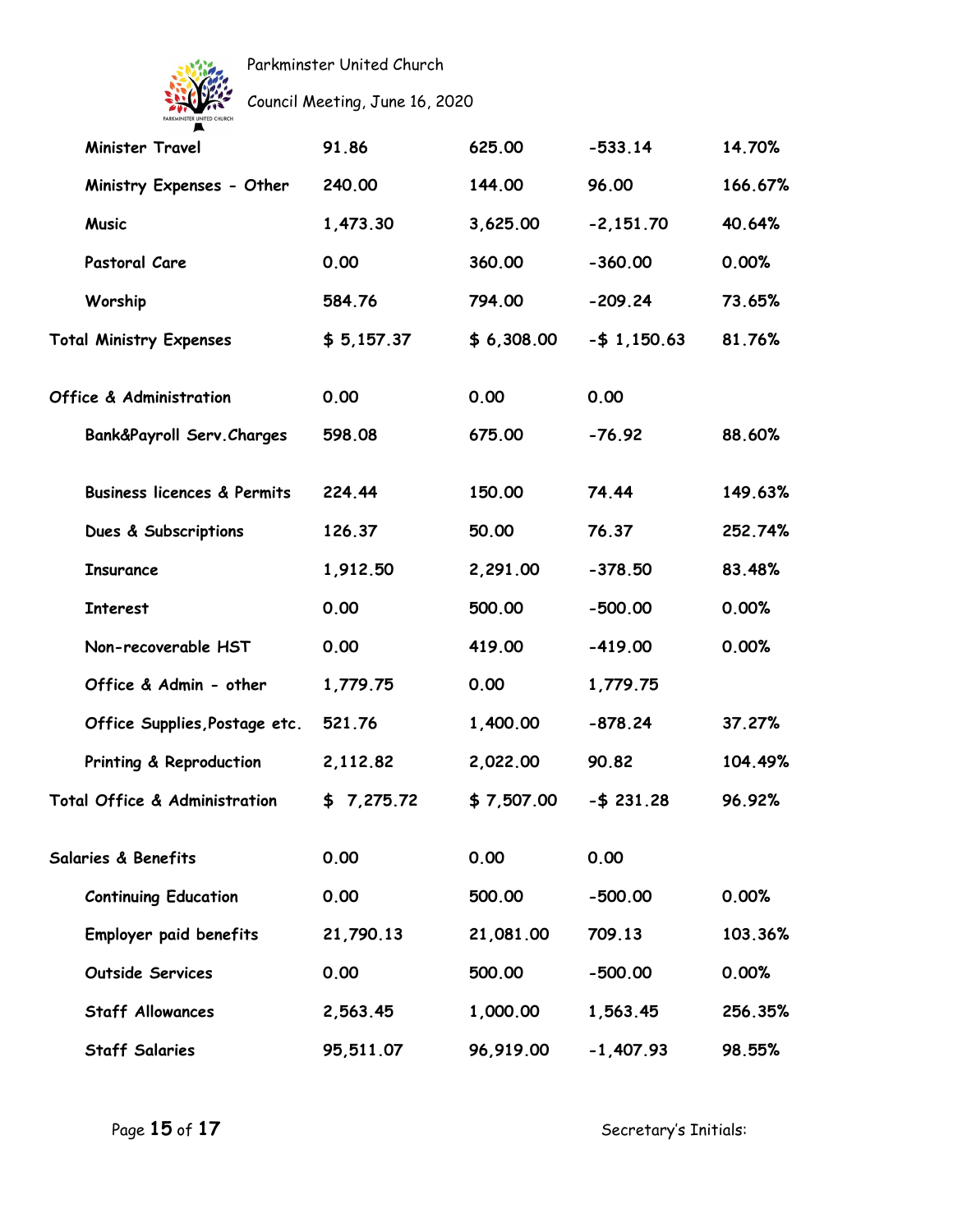

Council Meeting, June 16, 2020

| Total Salaries & Benefits   | \$119,864.65     | $$120,000.00 - $135.35$ |               | 99.89%    |
|-----------------------------|------------------|-------------------------|---------------|-----------|
| UCC Assessment Fee          | 3,156.25         | 5,250.00                | $-2,093.75$   | 60.12%    |
| <b>Total Expenses</b>       | \$146,415.32     | \$149,484.00            | $- $3,068.68$ | 97.95%    |
| <b>Net Operating Income</b> | $-$ \$ 15,616.08 | $- $13,291.00$          | $- $2,325.08$ | 117.49%   |
| Other Expenses              |                  |                         |               |           |
| Government incentives       | $-20,277.94$     | 0.00                    | $-20,277.94$  |           |
| <b>Total Other Expenses</b> | $-$ \$ 20,277.94 | \$0.00                  | $-$20,277.94$ |           |
| Net Other Income            | \$20,277.94      | \$0.00                  | \$20,277.94   |           |
| Net Income                  | \$4,661.86       | $- $13,291.00$          | \$17,952.86   | $-35.08%$ |

**Monday, Jun 15, 2020 06:35:50 AM GMT-7 - Accrual Basis**